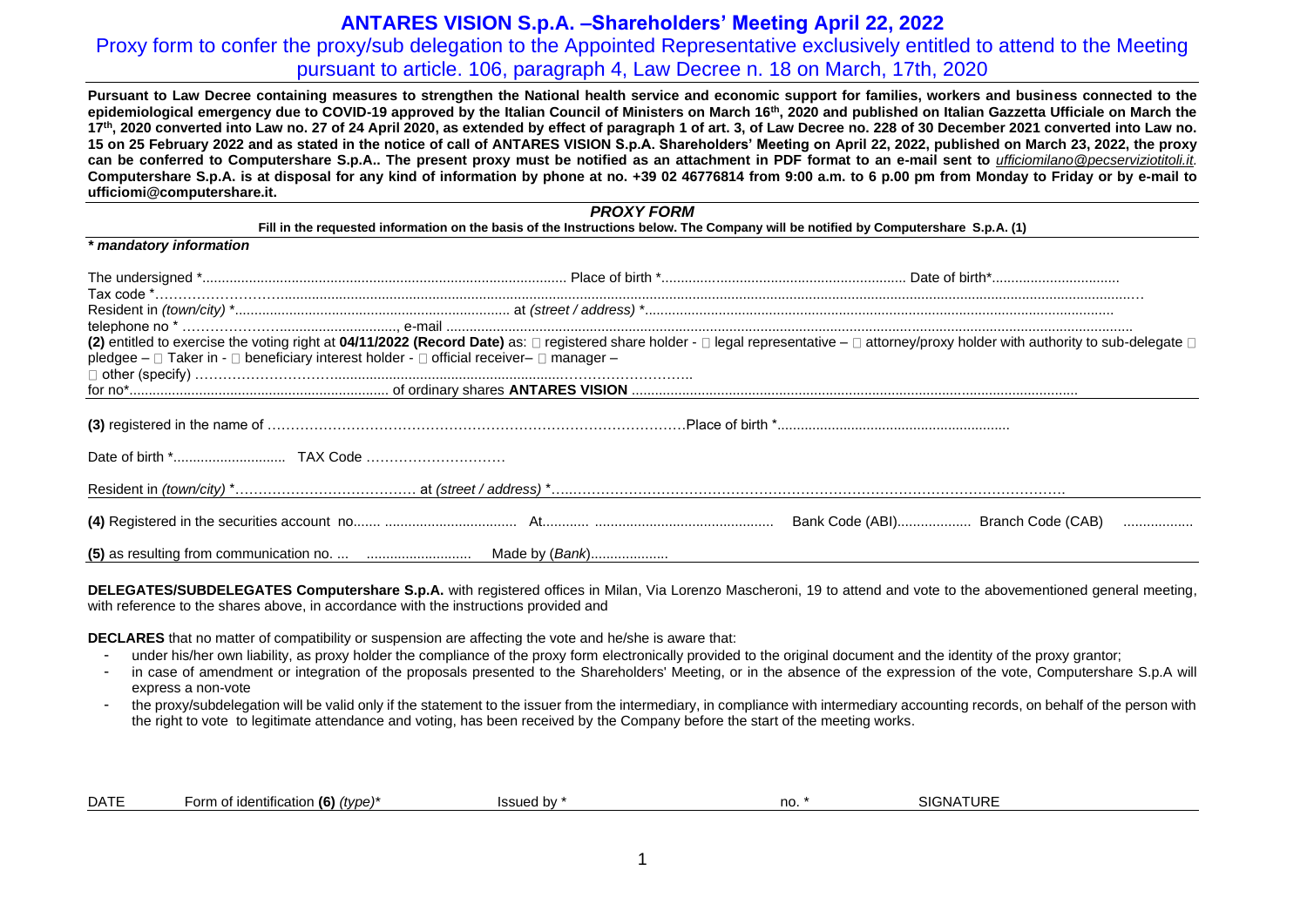Proxy form to confer the proxy/sub delegation to the Appointed Representative exclusively entitled to attend to the Meeting pursuant to article. 106, paragraph 4, Law Decree n. 18 on March, 17th, 2020

### *VOTING INSTRUCTION*

## *WARNING*

*This voting instructions form could be amended to include any proposal of resolution and/or vote on the items on the agenda that were presented by shareholders until April 2, 2022; in this event, the voting instruction will be dispatched by April 7, 2022, including the new proposals, in line with the notice of call*

The undersigned *(7)*

**INSTRUCTS** the Appointed Representative to vote at the above indicated shareholders' meeting as follow *(8)*

| <b>RESOLUTIONS TO BE VOTED (9)</b> | <b>VOTING</b><br><b>INSTRUCTION</b> |
|------------------------------------|-------------------------------------|
|------------------------------------|-------------------------------------|

### **ORDINARY SESSION**

| (0010) | 1. Approval of the financial statements of Antares Vision S.p.A. for the year ended 31 December 2021<br>accompanied by reports of the Board of Directors, the Board of Statutory Auditors and the Independent |  |  |
|--------|---------------------------------------------------------------------------------------------------------------------------------------------------------------------------------------------------------------|--|--|
|        | Auditors, and the declaration containing information of non-financial nature pursuant to Legislative                                                                                                          |  |  |
|        | Decree no. 254 of 30 December 2016. Presentation to the Shareholders' Meeting of the consolidated                                                                                                             |  |  |
|        | financial statements of Antares Vision S.p.A. as at 31 December 2021;                                                                                                                                         |  |  |
|        | <b>Section A</b> – vote for resolution proposed by the Board of Directors (9)                                                                                                                                 |  |  |

| (0020) | 2. Resolutions on the result for the year ended 31 December 2021;             |  |  |
|--------|-------------------------------------------------------------------------------|--|--|
|        | <b>Section A</b> – vote for resolution proposed by the Board of Directors (9) |  |  |

| (0030) | 3. Approval of the remuneration policy pursuant to Article 123-ter, paragraph 3-bis, of Legislative Decree<br>No. 58 of 24 February 1998; |  |  |
|--------|-------------------------------------------------------------------------------------------------------------------------------------------|--|--|
|        | $\frac{1}{2}$ Section A – vote for resolution proposed by the Board of Directors (9)                                                      |  |  |

| (0040) | 4. Resolutions on the second section of the report pursuant to Article 123-ter, paragraph 6, of Legislative<br>Decree No. 58 of 24 February 1998; |  |  |
|--------|---------------------------------------------------------------------------------------------------------------------------------------------------|--|--|
|        | <b>Section A</b> – vote for resolution proposed by the Board of Directors $(9)$                                                                   |  |  |

| (0050) | 5. Authorisation to purchase and dispose of treasury shares, subject to revocation of the authorisation |  |  |
|--------|---------------------------------------------------------------------------------------------------------|--|--|
|        | granted by the ordinary shareholders' meeting on 24 March 2021, to the extent not used.                 |  |  |
|        | Section $A$ – vote for resolution proposed by the Board of Directors (9)                                |  |  |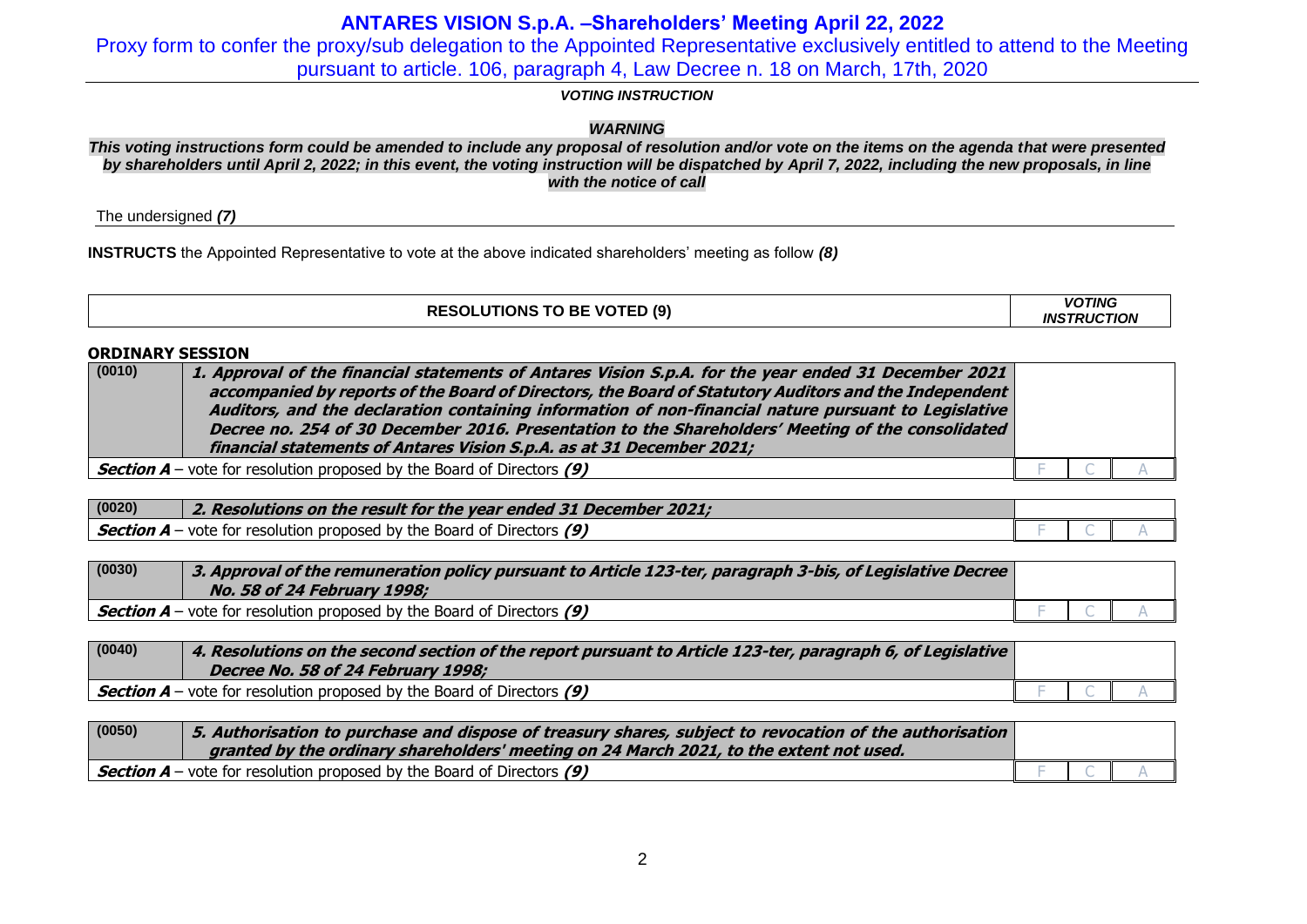Proxy form to confer the proxy/sub delegation to the Appointed Representative exclusively entitled to attend to the Meeting pursuant to article. 106, paragraph 4, Law Decree n. 18 on March, 17th, 2020

## **EXTRAORDINARY SESSION**

| (0060) | 1. Amendments to the Articles of Association: amendment of Articles 6 ("Increased voting rights"), 13<br>("Appointment of directors"), 15 ("Convocation and meetings"). |  |  |
|--------|-------------------------------------------------------------------------------------------------------------------------------------------------------------------------|--|--|
|        | <b>Section A</b> – vote for resolution proposed by the Board of Directors (9)                                                                                           |  |  |

| <b>Derivative action against Directors</b>                                                                                        |  |  |
|-----------------------------------------------------------------------------------------------------------------------------------|--|--|
| Vote for proposed derivative action pursuant art. 2393, subsection 2, of Italian civil code upon approval of the annual financial |  |  |
| statements (If no voting instruction are indicated, the Appointed Representative will vote $C$ – against)                         |  |  |

DATE SIGNATURE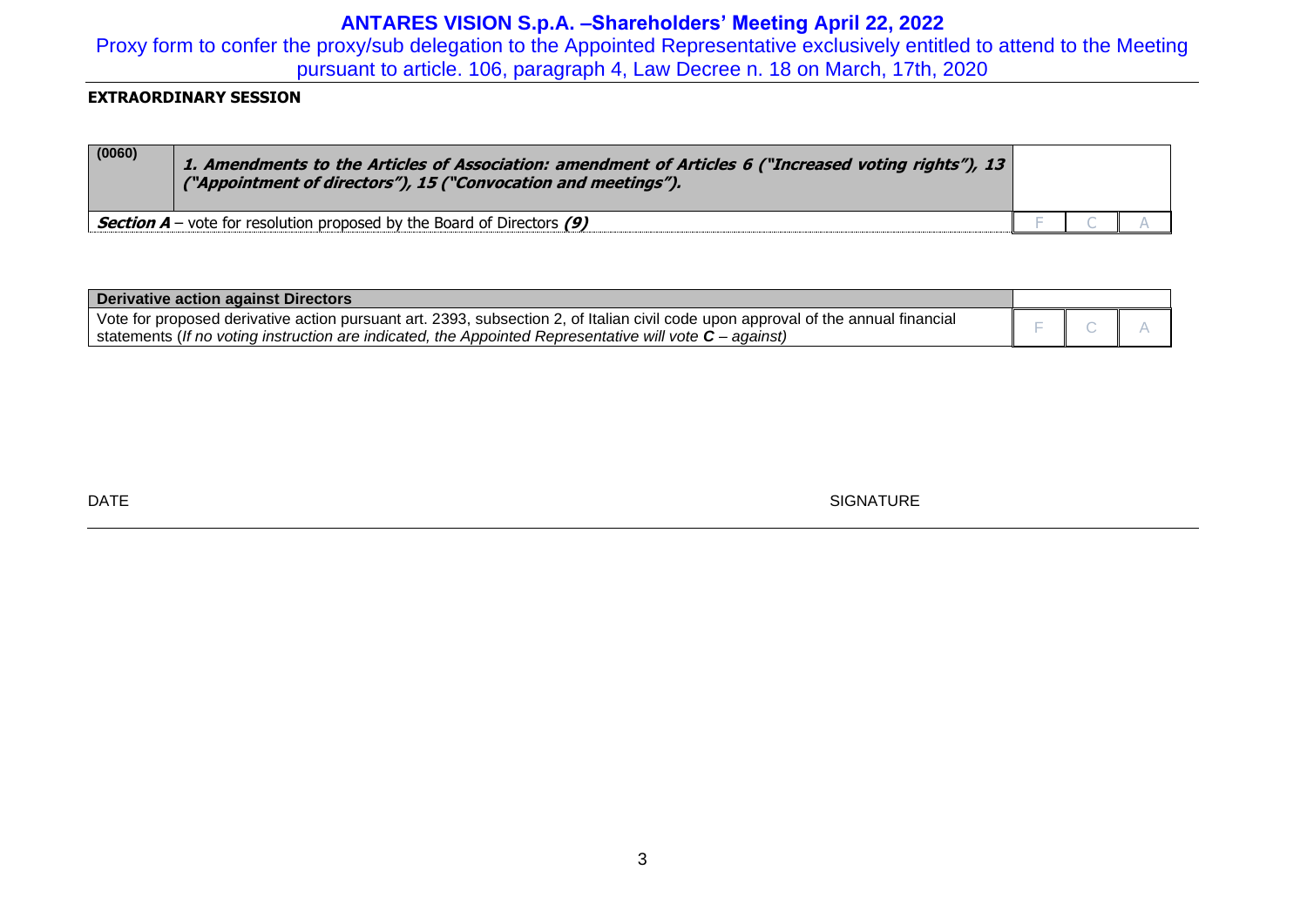# **ANTARES VISION S.p.A. –Shareholders' Meeting April 22, 2022** Proxy form to confer the proxy/sub delegation to the Appointed Representative exclusively entitled to attend to the Meeting pursuant to article. 106, paragraph 4, Law Decree n. 18 on March, 17th, 2020

### *Instructions for filling in and submitting the form*

This form could be updated and integrated if the Company receives requests for integrations or proposals pursuant to art. 126-bis of the TUF (where applicable) or individual resolution proposals relating to the items on the agenda, as provided in the notice of call of the Shareholders' Meeting, respectively, in the paragraphs "Addition of items to the agenda and submission of new *proposals for resolutions" and " Right to individually submit draft resolutions before the Shareholders' Meeting".*

- *1. The Proxy form must be notified to the Company (together with a valid ID document and, in case, the documentation providing proof of the signatory power) via the Appointed Representative together with the Voting Instructions reserved to him within April 21, 2022 h. 12:00, using one of the following methods:*
	- *1) Registered Email Holders (PEC): as an attachment document (PDF format) sent to [ufficiomilano@pecserviziotitoli.it](mailto:ufficiomilano@pecserviziotitoli.it) in the event that the Proxy Grantor (as Individual or as Legal Entity) is a Registerd Email Holder;*
	- *2) Digital Signature Holders (FEA): as an attachment document with digital signature sent to [ufficiomilano@pecserviziotitoli.it](mailto:ufficiomilano@pecserviziotitoli.it) in the event that the Proxy Grantor (as Individual or as Legal Entity) is a Digital Signature Holder;*
	- *3) Common Email address Holders: as an attachment document (PDF format) sent to [ufficiomilano@pecserviziotitoli.it.](mailto:ufficiomilano@pecserviziotitoli.it) In this case the hard copy of the proxy shall be sent via ordinary mail service to Computershare S.p.A. via L. Mascheroni 19, 20145, Milano;*

#### *The use of different email address than those mentioned above or a delay respect to the deadline, as well as the only use of ordinary mail service, will not ensure the correct submission of the proxy.*

- *2. Specify the capacity of the proxy signatory and, where applicable, attach documentary proof of his power.*
- 3. *To be completed only if the registered shareholder is different from the proxy signatory; mandatory indications on relevant personal details must be included.*
- *4. Provide the securities account number, Bank Codes and Branch Codes of the Depository, or in any case its name, available in the securities account statement.*
- *5. Reference to the communication made by the intermediary and its name.*
- *6. Provide details of a valid form of identification of the proxy signatory.*
- *7. Provide the name and surname of the signatory of the Proxy form and Voting instructions.*
- 8. In accordance to art. 106 DL 17.3.2020 no. 18, the exclusive appointed representative may receive sub-delegations but it is liability of the proxy holder to provide appropriate *voting instruction accordingly to the instructions submitted by the original proxy grantor.*
- *9. The resolutions proposed to the shareholders' meeting, which are briefly referred to herein, are reported in the Reports published on the company website "www.antaresvision.com"*

*Computershare S.p.A., as Appointed Representative, has not personal interest or on behalf of third party in the proposals mentioned, however, in the event of unknown circumstances or in the event of amendment or integration to the motion presented to the meeting, Computershare does not intend to vote in a manner incompatible with the instructions received in Sections A and C.*

*The vote is expressed by ticking the relevant box between the following: F (for), C (against) or A (abstention).*